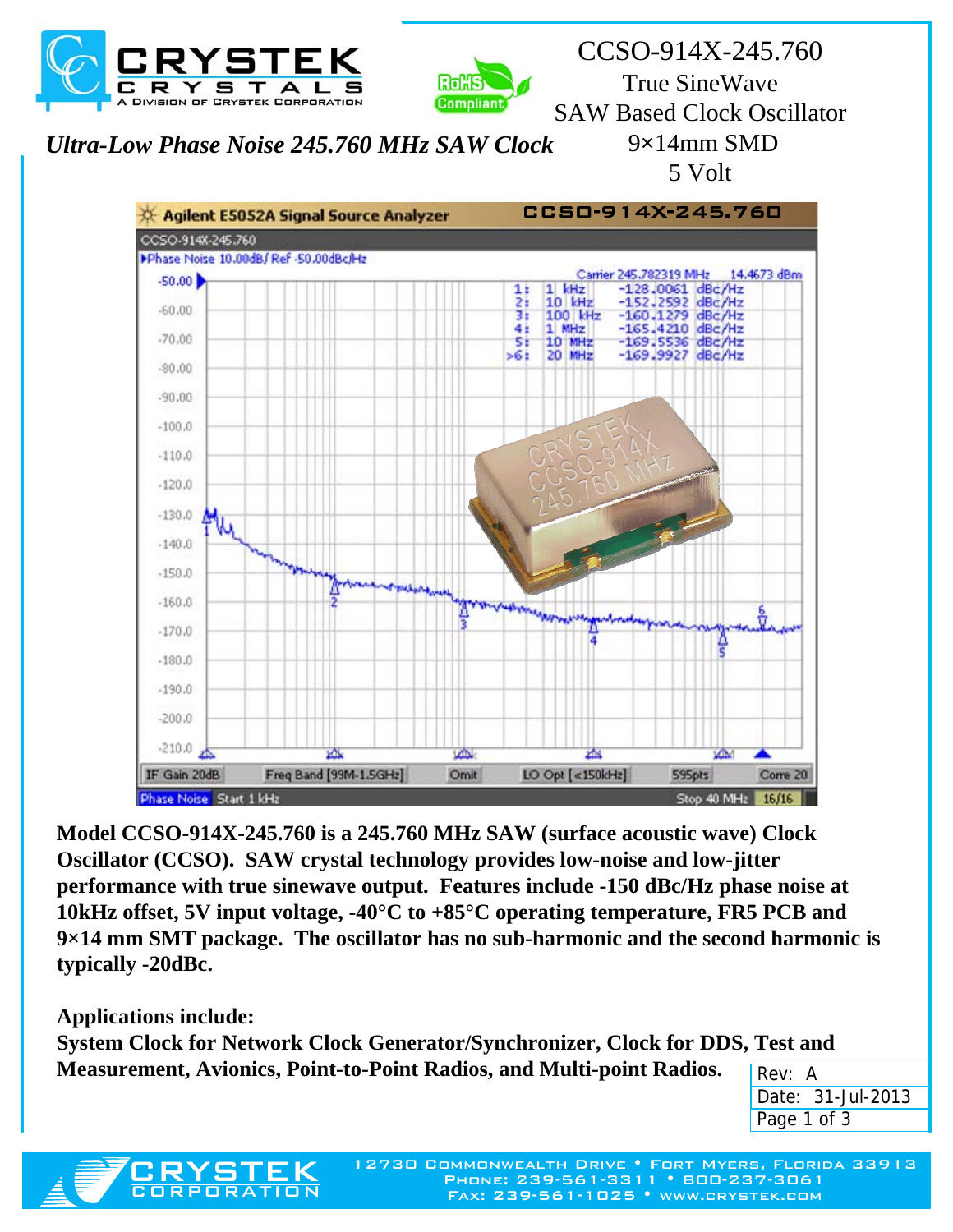

CCSO-914X-245.760 True SineWave SAW Based Clock Oscillator 9**×**14mm SMD 5 Volt **Rox** 



**Frequency: Temperature Range: Storage: Input Voltage:**

**Frequency vs Temperature: Input Current: Output: Output Power: Start-Up Time: 2nd Harmonic: Sub-Harmonics: Jitter: SONET OC-48(12kHz~80MHz)**  **245.760 MHz -40°C to +85°C -45°C to 90°C 5.0V ± 0.25V**

**±150ppm Typical 25mA Typical, 35mA Max True SineWave +8dBm Min into 50 Ω Load 2mSec Typical, 10mSec Max -20dBc Typical, -15dBc Max None**



**Phase Noise Typical:**

| 1kHz   |  |
|--------|--|
| 10kHz  |  |
| 100kHz |  |
| 1MHz   |  |
| 10MHz  |  |

**-130 dBc/Hz -150 dBc/Hz -160 dBc/Hz -165 dBc/Hz**

**-170 dBc/Hz**

**17fS RMS Typical**

**G-sensitivity:**

**0.9×10-9 per g**







| Pad | Connection |
|-----|------------|
|     | N/C        |
| 2   | GND        |
| 3   | Output     |
| 4   | Vdd        |
|     |            |







Phone: 239-561-3311 • 800-237-3061 Fax: 239-561-1025 • www.crystek.com